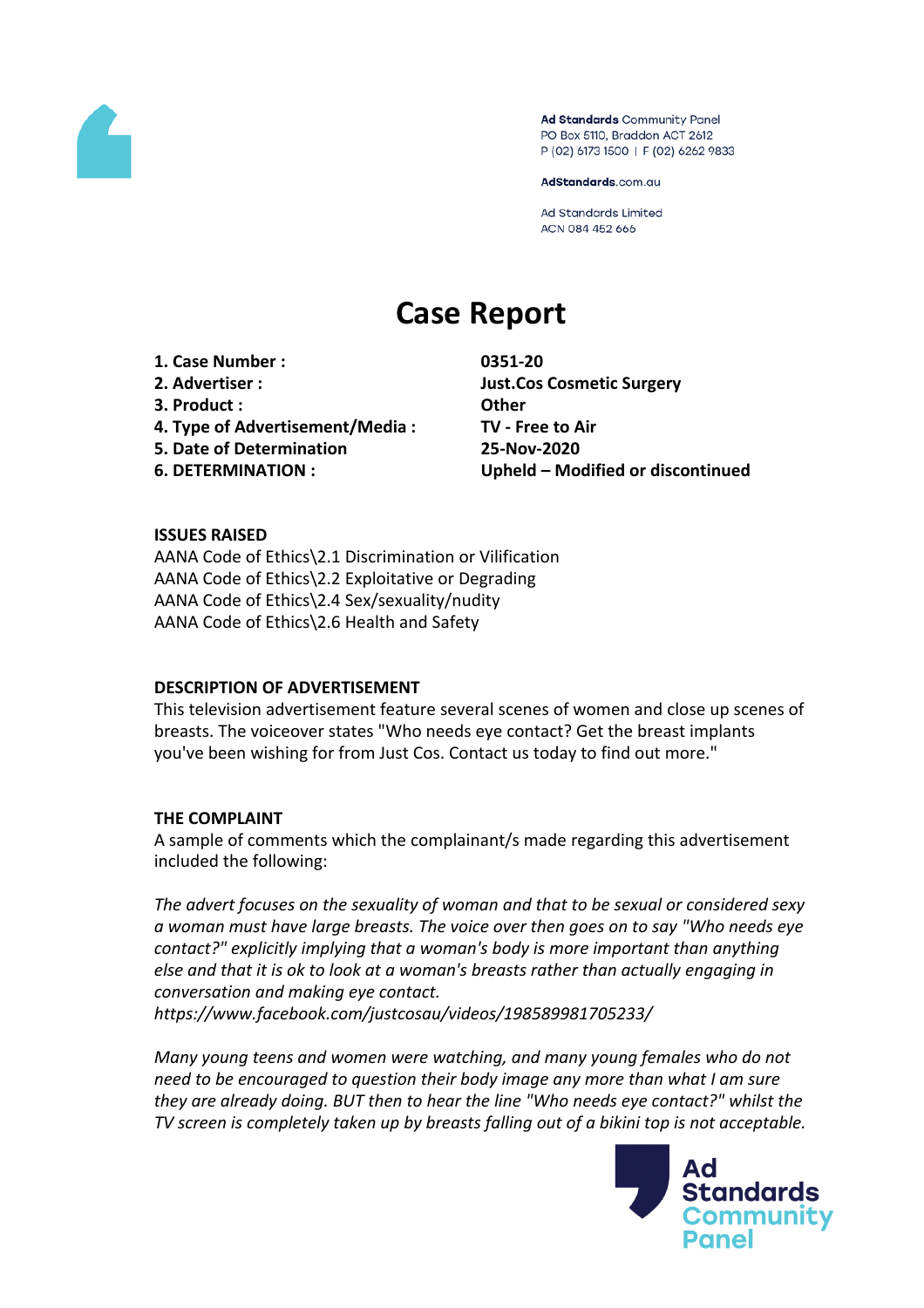

*The advertisement can also be viewed on Facebook https://www.facebook.com/watch/?v=198589981705233*

*In the advertisement it actually says " who needs eye contact" whilst showing an* image of breasts in a bra (not a full image of the lady, just her breasts). I find this very *offensive and sexist as it implies that good looking breasts are more important than anything else. Especially during the unusual times this year, I think this can be quite misleading for women. Body image is huge and this ad is not helping. Also, this probably doesn't warrant a complaint, but the name of the company is offensive 'Just Cos Surgery'. There are many reasons why a woman or perhaps a transgender person may get breast implants, and I feel it should be better that 'just because'.*

# **THE ADVERTISER'S RESPONSE**

Comments which the advertiser made in response to the complainant/s regarding this advertisement include the following:

*The persons who lodged the complaint raise several complaints including; focusing on the sexuality of women, large breasts being considered as 'sexy', breasts acting as replacement for conversation, issues with body image, bikini considered as nudity, sexist, undue importance placed on breasts compared to 'everything else' and transgender rights.*

*Whilst we agree the aforementioned concerns to be valid, we are unable to identify any correlation, implied or explicit within this advertisement. The persons submitting this complaint either do not understand how healthcare in Australia functions or the complaints are vexatious in nature. Breast Augmentation is not a commoditised procedure that can be undertaken as a spur of the moment decision. The complaints imply that the this highly invasive procedure can be accessed with ease and in a timely manner. This is incorrect. All Breast Augmentation procedures are only undertaken following extensive consultations with a highly qualified and experienced surgeon. In the initial consultation, patients are screened for their mental state and motivations for getting the procedure. Only patients who undertake procedures for their self confidence with a defined aesthetic end results undergo a subsequent consultations during which time the patient selects the size that is correct for her. This means, the patient is in complete control over the desired look. All patients then undergo a mandatory cooling off period prior to surgical date.*

*Just.Cos uses breast implants with the exceptional safety track record, private hospitals and experienced anaesthetists to delivery care for our patients. Following surgery, all patients are closely followed up for 12 months with 24X7 care accessible by an on call surgeon.*

### **THE DETERMINATION**

The Ad Standards Community Panel (the Panel) considered whether this advertisement breaches Section 2 of the AANA Code of Ethics (the Code).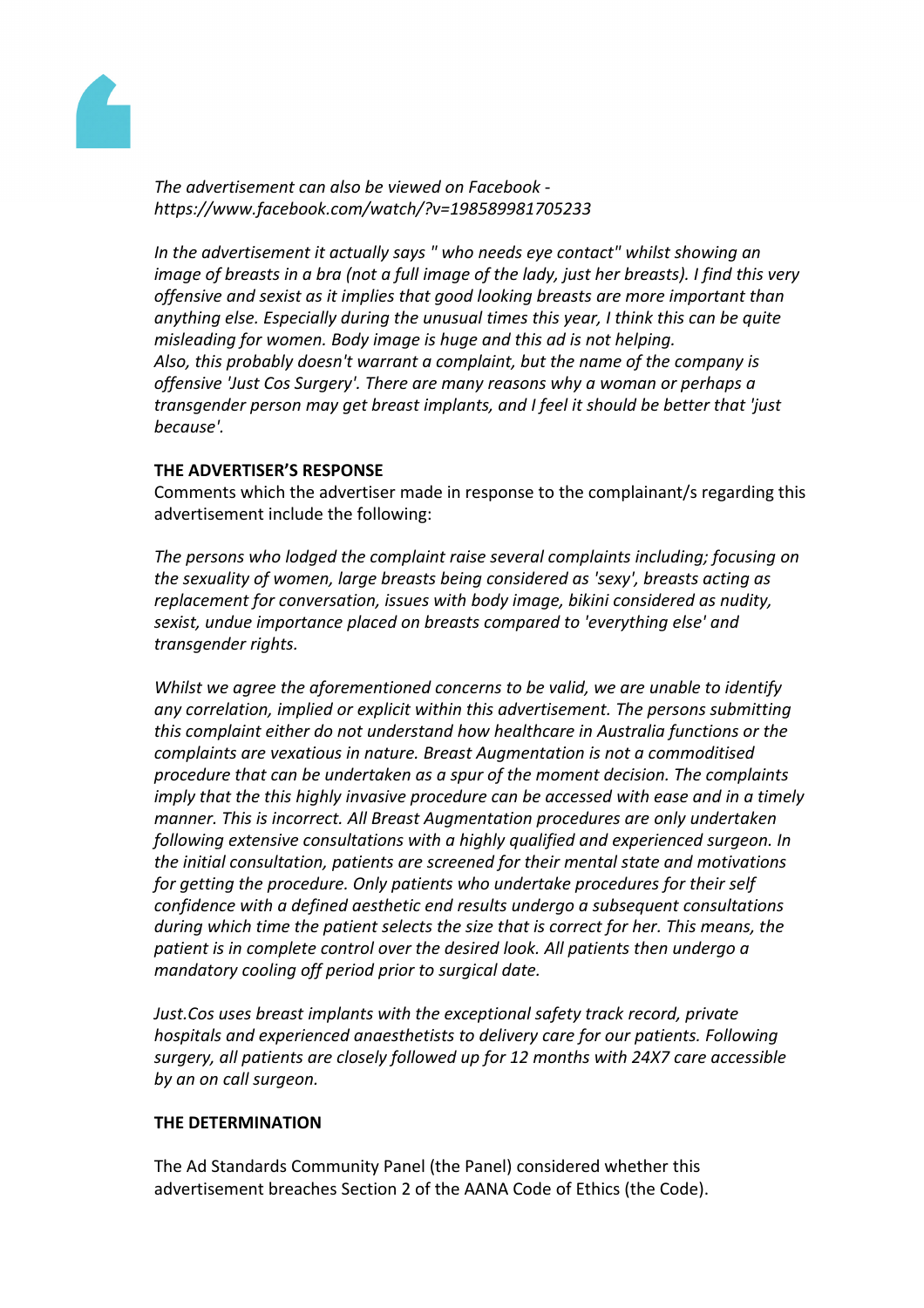

The Panel noted the complainants' concerns that the advertisement:

- focuses on the sexuality of women and suggests that to be considered sexy a woman must have large breasts
- suggests that a woman's breasts are all that matters and looking at her face or speaking to her does not
- may encourage young females to question their body image
- suggests that people should get breast implants 'just because'.

The Panel viewed the advertisement and noted the advertiser's response.

**Section 2.1: Advertising or Marketing Communication shall not portray people or depict material in a way which discriminates against or vilifies a person or section of the community on account of race, ethnicity, nationality, gender, age, sexual preference, religion, disability, mental illness or political belief.**

The Panel noted the AANA Practice Note which provides guidance on the meaning of:

- Discrimination unfair or less favourable treatment
- Vilification humiliates, intimidates, incites hatred, contempt or ridicule
- Gender male, female or trans-gender characteristics.

# **Does the advertisement portray material in a way which discriminates against or vilifies a person on account of gender?**

The Panel noted that the advertisement featured women wearing bikinis, and the focus of the shots is the women's breasts. The Panel noted that the advertisement states, "Who needs eye contact? Get the breast implants you've been wishing for" and considered this is a call to action to women to purchase the product, and not a suggestion to men as to how women should be treated.

The Panel acknowledged that some members of the community would find the promotion of breast implants to be a suggestion that women without implants are deserving of less favourable treatment, however considered this is not explicitly stated or shown in the advertisement. The Panel considered that the overall impression of the advertisement is that some women would like larger breasts and that these women are happy with their choices.

The Panel considered that the women in the advertisement are not depicted in a way which humiliates, intimidates, incites hatred, contempt or ridicule of them because of their gender.

# **Section 2.1 conclusion**

Finding that the advertisement did not portray material in a way which discriminates against or vilifies a person or section of the community on account of gender, the Panel determined that the advertisement did not breach Section 2.1 of the Code.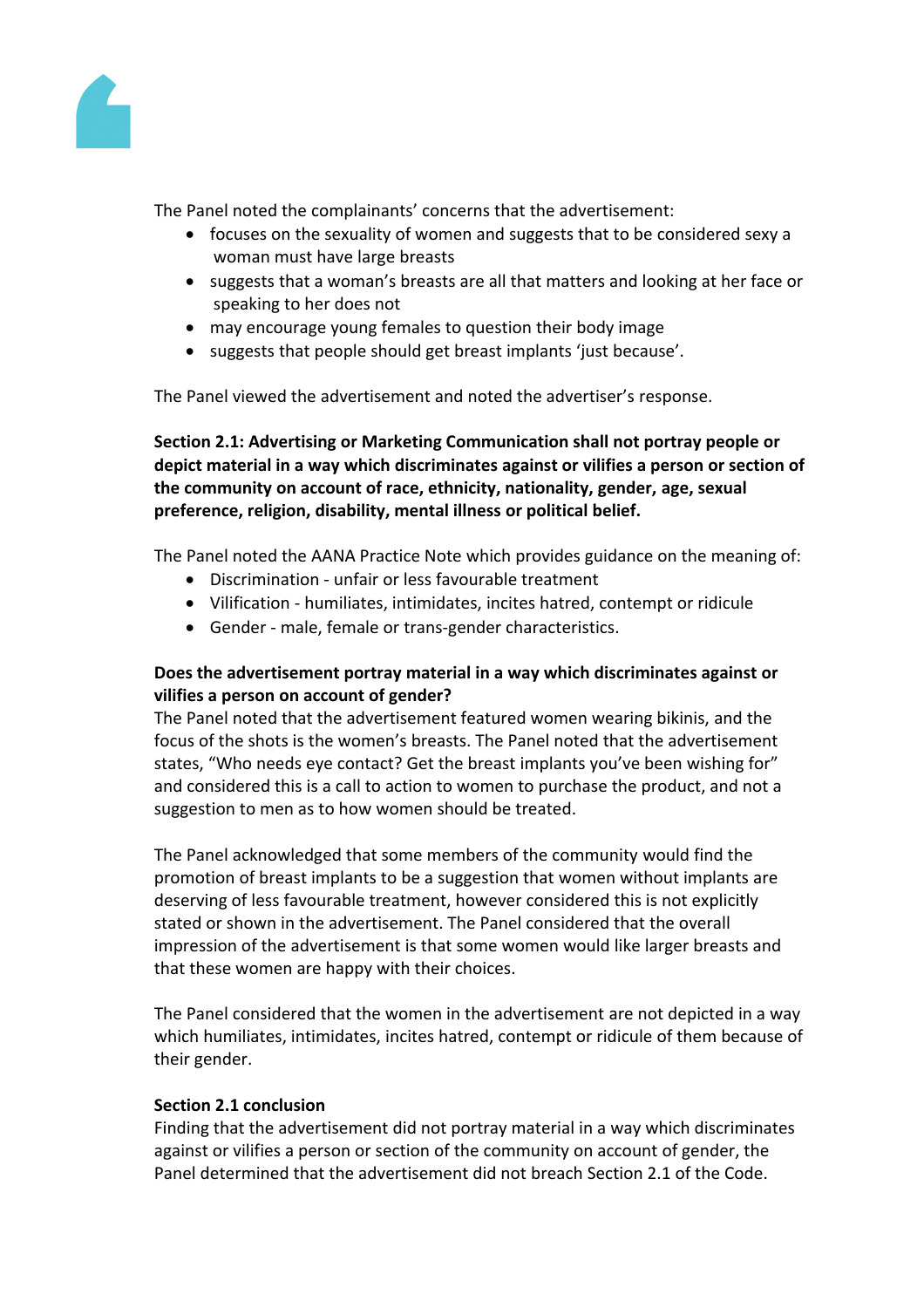

# **Section 2.2: Advertising or marketing communications should not employ sexual appeal in a manner which is exploitative or degrading of any individual or group of people.**

The Panel noted the AANA Practice Note which provides guidance on the meaning of the terms exploitative and degrading:

*Exploitative - (a) taking advantage of the sexual appeal of a person, or group of people, by depicting them as objects or commodities; or (b) focussing on their body parts where this bears no direct relevance to the product or service being advertised. Degrading – lowering in character or quality a person or group of people.*

# **Does the advertisement use sexual appeal?**

The Panel noted the advertisement featured a number of women wearing bikinis and the focus of the advertisement was one the women's breasts. The Panel considered that the advertisement did contain sexual appeal.

## **Does the advertisement use sexual appeal in a manner that is exploitative?**

The Panel noted that the focus on the women's breasts was directly relevant to the service being advertised.

The Panel noted the line 'who needs eye contact' and considered that this is a suggestion that women can be reduced to a single body part and that the rest of her is not important. The Panel considered that this is a suggestion that women can be treated as objects.

Overall the Panel considered that the advertisement did employ sexual appeal in a manner which is exploitative of the women.

# **Does the advertisement use sexual appeal in a manner that is degrading?**

The Panel considered that the statement that women who have breast implants don't need eye contact is a suggestion that they are objects, don't matter as people and don't need to be respected. The Panel considered that the advertisement did lower the women in character and quality.

The Panel considered that the advertisement did employ sexual appeal in a manner which is degrading of the women.

# **Section 2.2 conclusion**

Finding that the advertisement did employ sexual appeal in a manner which is exploitative and degrading of the women, the Panel determined that the advertisement did breach Section 2.2 of the Code.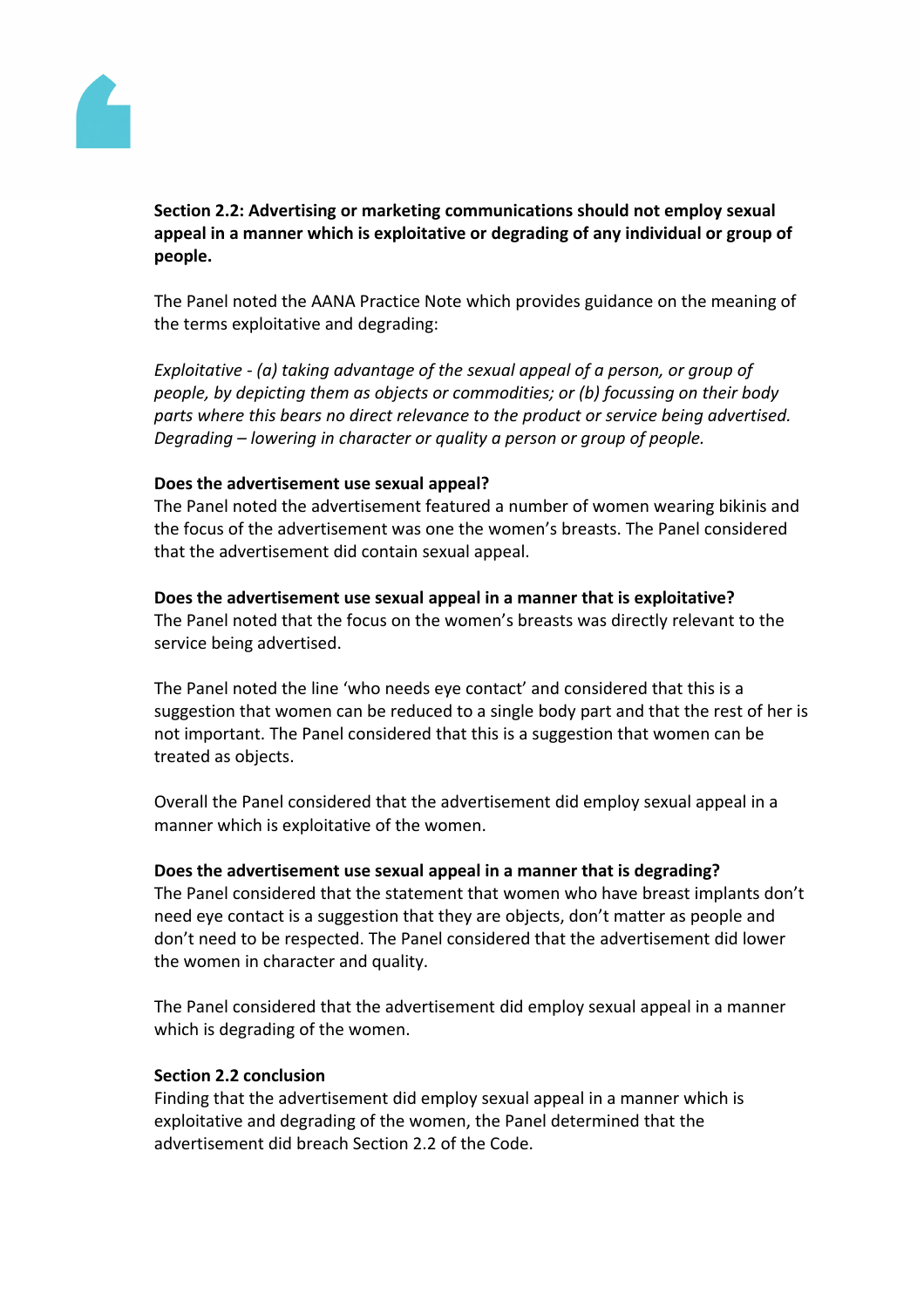

# **Section 2.4: Advertising or Marketing Communications shall treat sex, sexuality and nudity with sensitivity to the relevant audience.**

The Panel noted the Practice Note for the Code states:

*"Images which are not permitted are those which are highly sexually suggestive and inappropriate for the relevant audience. Explicit sexual depictions in marcomms, particularly where the depiction is not relevant to the product or service being advertised, are generally objectionable to the community and will offend Prevailing Community Standards."*

# **Does the advertisement contain sex?**

The Panel considered whether the advertisement contained sex. The Panel noted the dictionary definition of sex most relevant to this section of the Code of Ethics is 'sexual intercourse; sexually stimulating or suggestive behaviour.' (Macquarie Dictionary 2006).

The Panel considered that the advertisement did not depict the women interacting with anyone or engaging in sexual activity. The Panel considered that the advertisement did not contain sex.

# **Does the advertisement contain sexuality?**

The Panel noted the definition of sexuality includes 'sexual character, the physical fact of being either male or female; the state or fact of being heterosexual, homosexual or bisexual; sexual preference or orientation; one's capacity to experience and express sexual desire; the recognition or emphasising of sexual matters'. The Panel noted that the use of male or female actors in an advertisement is not by itself a depiction of sexuality.

The Panel noted that the advertisement focuses on the women's breasts and considered that this is a depiction of sexuality.

# **Does the advertisement contain nudity?**

The Panel noted that the dictionary definition of nudity includes 'something nude or naked', and that nude and naked are defined to be 'unclothed and includes something 'without clothing or covering'.

The Panel noted that the women are wearing bikinis and that they are dressed appropriately for being at a beach or pool. The Panel noted that some members of the community would be uncomfortable with the focus on the woman's breasts and cleavage. The Panel considered that the advertisement may be considered to contain partial nudity.

# **Are the issues of sexuality and nudity treated with sensitivity to the relevant audience?**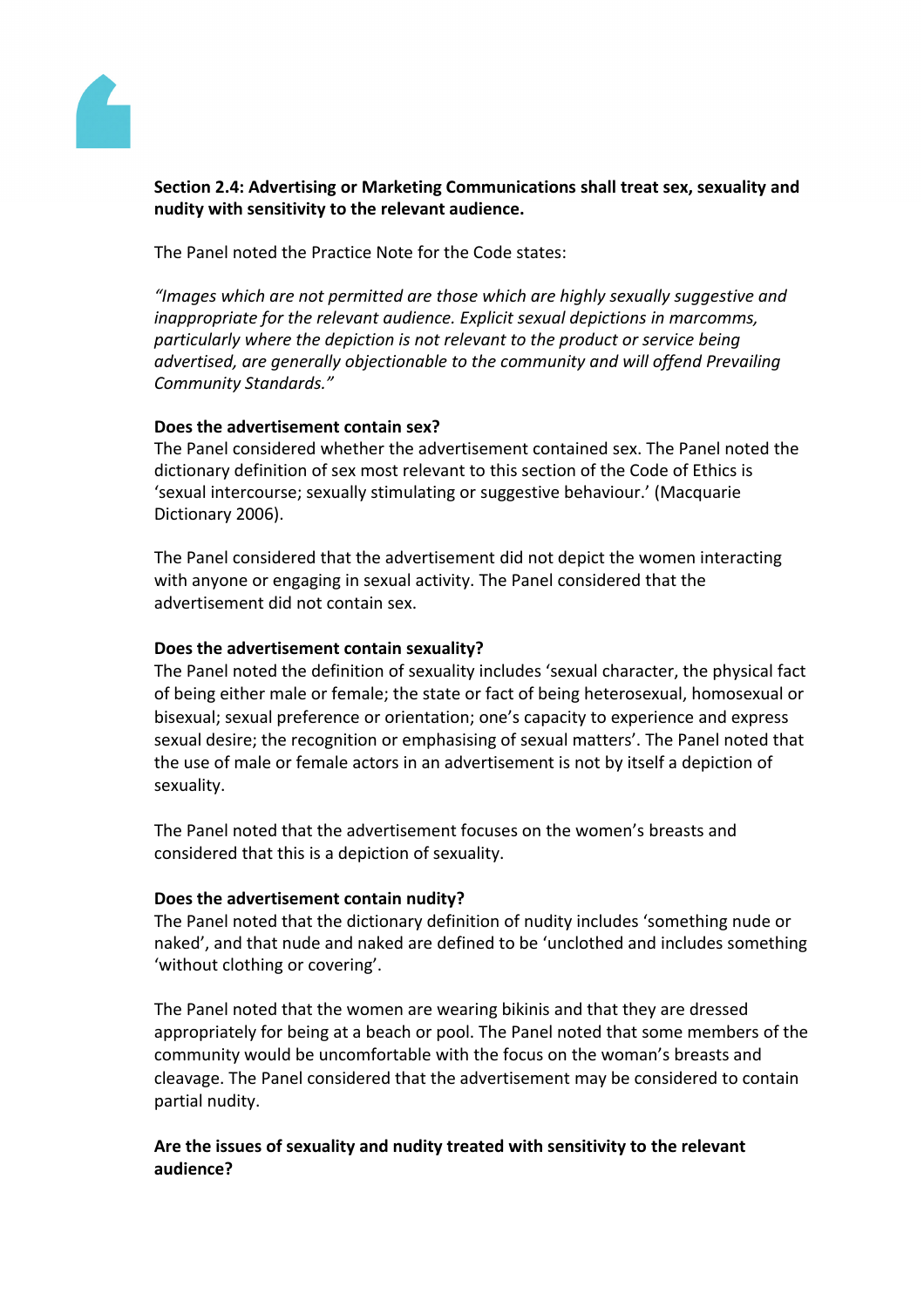

The Panel considered the meaning of 'sensitive' and noted that the definition of sensitive in this context can be explained as indicating that 'if you are sensitive to other people's needs, problems, or feelings, you show understanding and awareness of them.' (https://www.collinsdictionary.com/dictionary/english/sensitive).

The Panel considered that the requirement to consider whether the treatment of sex, sexuality or nudity is 'sensitive to the relevant audience' requires them to consider who the relevant audience is and to have an understanding of how they might react to or feel about the advertisement – the concept of how subtle sexual suggestion is or might be is relevant to the Panel considering how some sections of the community, such as children, might perceive the advertisement.

The Panel noted that this advertisement was on Free TV and had been given a P rating by ClearAds meaning it can be broadcast at any time of day, except during P and C programs or adjacent to P and C periods. The Panel considered that the audience of the advertisement would be broad.

The Panel considered that the sexuality and nudity in the advertisement was mild and would not be confronting to the relevant television audience.

# **Section 2.4 Conclusion**

The Panel determined the advertisement did treat sex, sexuality and nudity with sensitivity to the relevant broad audience and did not breach Section 2.4 of the Code.

**Section 2.6: Advertising or Marketing Communications shall not depict material contrary to Prevailing Community Standards on health and safety.**

#### **Body image**

The Panel noted the complainants' concerns that the advertisement may encourage young women to question their body image.

The Panel noted that it had recently considered a similar issue in case 0315-20, in which:

*"The Panel noted that breast enhancement is a service legally available but noted that it is possible for an advertisement for this type of product to be executed in a manner that would make people feel that this is essential to achieve positive body image. The Panel considered that this advertisement makes no references or statements other than the price of the product/service and the advertiser name. The Panel noted that the advertisement does not imply that all women with a small bust should have surgery, or that they are somehow lesser for not having breast augmentation. In the Panel's view most members of the community would be unlikely to view the context of this advertisement for breast surgery as promoting negative or unsafe body image."*

In the current advertisement the Panel noted that the voice over states, 'get the breast augmentation you've been wishing for' and considered that this is a suggestion